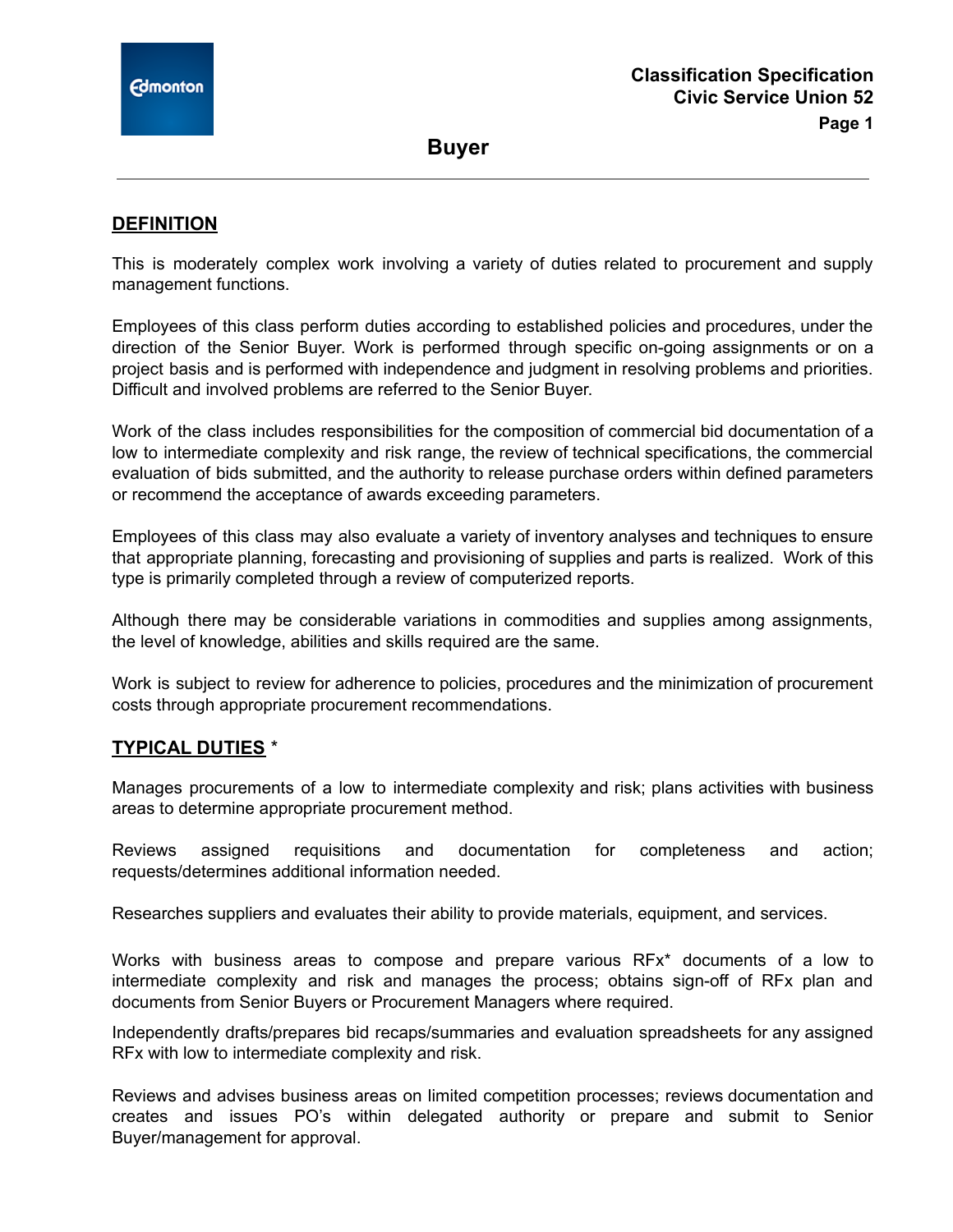

**Buyer**

Discusses contract and supplier performance with business area; escalates issues to Senior Buyer as necessary.

Submits recommendations, reports, and supporting documentation to Senior Buyer for review when PO/CO is within delegated authority; Manages assigned non-competitive purchases - includes requesting quotes, reviewing quotes, seeking clarification, agreement reviews by law and business areas; communicates with suppliers and drafts/prepares PO content.

Provides guidance and responds to inquiries from subordinate positions.

Performs other related duties as required.

*\*RFx refers to Request for Proposal, Request for Quote, Request for Bid, and Request for Information.*

## **KNOWLEDGE, ABILITIES AND SKILLS**

Strong knowledge and understanding of procurement practices, policies, procedures, tender/contract law, trade agreements and various procurement strategies/approaches.

Knowledge of project management methodology and approaches; ability to plan and lead contract negotiation processes.

Proficiency with required computer systems.

Ability to determine procurement strategies which are appropriate to requirements and conflicting priorities.

Ability to identify where non-standard processes should apply.

Ability to demonstrate leadership in providing guidance to subordinate roles.

Ability to establish and maintain effective working relationships with client department staff and supplier.

Ability to work effectively in a team environment.

Strong analytical, critical thinking, decision making and problem solving skills.

Strong listening, verbal and written communication skills; excellent organization and time management skills.

Stays current with City policies and procedures and industry trends and evolving practices.